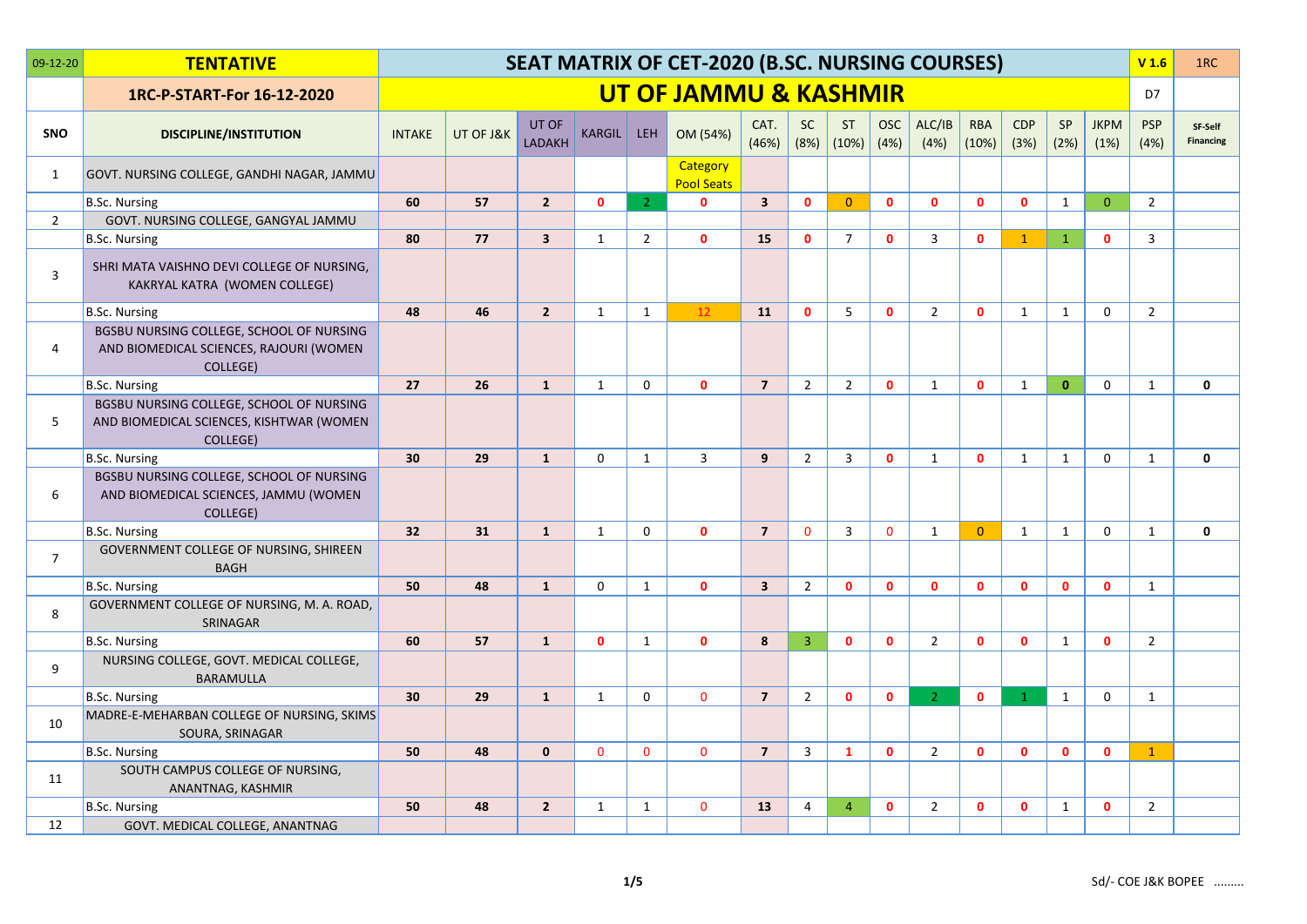|                | B.Sc. Nursing                                                                   | 30   | 29   | $\mathbf{1}$   | $\Omega$       | $\mathbf{1}$ | $\Omega$       | $\overline{\mathbf{4}}$ | $\mathbf{0}$   | $\mathbf{0}$   | $\mathbf{0}$ | $\mathbf{1}$   | $\Omega$     | $\mathbf{0}$   | $\mathbf{1}$ | $\mathbf 0$  | $\overline{2}$ |                |
|----------------|---------------------------------------------------------------------------------|------|------|----------------|----------------|--------------|----------------|-------------------------|----------------|----------------|--------------|----------------|--------------|----------------|--------------|--------------|----------------|----------------|
|                | <b>JAMMU TOTAL (GOVT.)</b>                                                      | 547  | 525  | 16             | 6              | 10           | 15             | 94                      | 18             | 25             | $\mathbf{0}$ | 17             | $\Omega$     | 6              | 9            | $\Omega$     | 19             | $\mathbf{0}$   |
| $\mathbf{1}$   | RAJIV GANDHI COLLEGE OF NURSING, CHAK<br>BHALWAL, JAMMU                         |      |      |                |                |              |                |                         |                |                |              |                |              |                |              |              |                |                |
|                | B.Sc. Nursing                                                                   | 80   | 80   | $\mathbf{0}$   | $\mathbf 0$    | 0            | $\mathbf{1}$   | $\mathbf{0}$            | 0              | $\mathbf 0$    | $\mathbf 0$  | $\mathbf 0$    | 0            | 0              | $\mathbf 0$  | $\mathbf 0$  | $\mathbf 0$    |                |
| $\overline{2}$ | BEE ENN COLLEGE OF NURSING, CHAK BHALWAL,<br><b>JAMMU</b>                       |      |      |                |                |              |                |                         |                |                |              |                |              |                |              |              |                |                |
|                | <b>B.Sc. Nursing</b>                                                            | 80   | 80   | $\mathbf{0}$   | 0              | 0            | $\mathbf 0$    | $\mathbf{0}$            | 0              | 0              | 0            | 0              | 0            | 0              | 0            | 0            | 0              |                |
| $\overline{3}$ | STEPHEN COLLEGE OF NURSING, MIRAN SAHIB,<br><b>JAMMU</b>                        |      |      |                |                |              |                |                         |                |                |              |                |              |                |              |              |                |                |
|                | <b>B.Sc. Nursing</b>                                                            | 80   | 80   | $\mathbf{0}$   | $\Omega$       | $\Omega$     | $\mathbf{0}$   | $\mathbf{0}$            | 0              | $\Omega$       | $\Omega$     | $\mathbf{0}$   | $\Omega$     | $\Omega$       | $\mathbf{0}$ | $\mathbf{0}$ | 0              |                |
| 4              | BIBI HALIMA COLLEGE OF NURSING & MEDICAL<br>TECHNOLOGY, SRINAGAR                |      |      |                |                |              |                |                         |                |                |              |                |              |                |              |              |                |                |
|                | B.Sc. Nursing                                                                   | 55   | 55   | $\mathbf{0}$   | $\Omega$       | $\Omega$     | $\mathbf{0}$   | $\mathbf{0}$            | $\Omega$       | $\Omega$       | $\Omega$     | $\Omega$       | $\Omega$     | $\Omega$       | $\mathbf{0}$ | $\mathbf{0}$ | $\mathbf{0}$   | 0              |
| 5              | SYED MANTAUQUI COLLEGE OF NURSING,<br>AWANTIPORA, PULWAMA, KASHMIR              |      |      |                |                |              |                |                         |                |                |              |                |              |                |              |              |                |                |
|                | B.Sc. Nursing                                                                   | 28   | 27   | $\mathbf{1}$   | $\mathbf 0$    | $\mathbf{1}$ | $\Omega$       | 9                       | $\overline{2}$ | $\overline{3}$ | $\Omega$     | $\mathbf{1}$   | $\mathbf{0}$ | $\mathbf{1}$   | $\mathbf{1}$ | $\Omega$     | $\mathbf{1}$   | $\Omega$       |
| 6              | ALAMDAAR COLLEGE OF NURSING AND MEDICAL<br>TECHNOLOGY, CHARI-E-SHARIEF          |      |      |                |                |              |                |                         |                |                |              |                |              |                |              |              |                |                |
|                | B.Sc. Nursing                                                                   | 28   | 27   | $\mathbf{1}$   | 1              | $\Omega$     | $\mathbf{0}$   | 8                       | $\overline{2}$ | $\overline{3}$ | $\mathbf{0}$ | 1              | $\Omega$     | 1              | $\Omega$     | $\mathbf{0}$ | $\mathbf{1}$   | $\overline{0}$ |
| $\overline{7}$ | ARSH INSTITUTE OF HEALTH SCIENCES &<br>TECHNOLOGY, KHANMOH, SRINAGAR            |      |      |                |                |              |                |                         |                |                |              |                |              |                |              |              |                |                |
|                | <b>B.Sc. Nursing</b>                                                            | 30   | 30   | $\mathbf{0}$   | $\mathbf 0$    | $\mathbf 0$  | $\mathbf{0}$   | $\mathbf{0}$            | $\mathbf 0$    | $\Omega$       | $\mathbf 0$  | $\mathbf{0}$   | $\Omega$     | $\mathbf{0}$   | $\mathbf{0}$ | $\mathbf{0}$ | $\mathbf 0$    | 0              |
| 8              | S.E.M. COLLEGE OF NURSING & PARA-MEDICAL<br>SCIENCES, HUMHAMA, BUDGAM, SRINAGAR |      |      |                |                |              |                |                         |                |                |              |                |              |                |              |              |                |                |
|                | B.Sc. Nursing                                                                   | 30   | 30   | $\mathbf{0}$   | 0              | 0            | $\mathbf{0}$   | $\mathbf{0}$            | $\mathbf 0$    | $\mathbf 0$    | $\mathbf 0$  | $\mathbf 0$    | 0            | 0              | $\mathbf 0$  | $\mathbf 0$  | $\mathbf 0$    | $\mathbf 0$    |
| 9              | IBN-SINA COLLEGE OF NURSING & HEALTH<br>SCIENCES, OMPORA, BUDGAM, SRINAGAR      |      |      |                |                |              |                |                         |                |                |              |                |              |                |              |              |                |                |
|                | <b>B.Sc. Nursing</b>                                                            | 75   | 75   | $\mathbf{0}$   | $\Omega$       | $\Omega$     | $\mathbf{0}$   | $\mathbf{0}$            | $\mathbf 0$    | $\Omega$       | $\mathbf 0$  | $\mathbf{0}$   | $\Omega$     | $\Omega$       | $\mathbf{0}$ | $\mathbf{0}$ | $\mathbf 0$    | 0              |
| 10             | RAMZAN INSTITUTE OF PARA-MEDICAL SCIENCES,<br>GULSHAN NAGAR, BY PASS, SRINAGAR  |      |      |                |                |              |                |                         |                |                |              |                |              |                |              |              |                |                |
|                | B.Sc. Nursing                                                                   | 30   | 30   | $\mathbf{0}$   | $\Omega$       | $\mathbf 0$  | $\overline{2}$ | $\mathbf{0}$            | $\mathbf 0$    | $\Omega$       | $\mathbf 0$  | $\mathbf{0}$   | $\Omega$     | $\Omega$       | $\mathbf 0$  | $\Omega$     | $\mathbf{0}$   | $\Omega$       |
| 11             | DATA RANPAT DEV COLLEGE, KATHUA                                                 |      |      |                |                |              |                |                         |                |                |              |                |              |                |              |              |                |                |
|                | <b>B.Sc. Nursing</b>                                                            | 60   | 60   | $\mathbf{0}$   | 0              | 0            | $\mathbf{0}$   | $\mathbf{0}$            | 0              | $\mathbf 0$    | $\mathbf 0$  | $\mathbf 0$    | 0            | 0              | $\mathbf 0$  | $\mathbf 0$  | $\mathbf 0$    |                |
| 12             | HANEFA NURSING COLLGE, SOPORE                                                   |      |      |                |                |              |                |                         |                |                |              |                |              |                |              |              |                |                |
|                | <b>B.Sc. Nursing</b>                                                            | 40   | 40   | $\mathbf{0}$   | $\mathbf 0$    | 0            | $\mathbf{0}$   | $\mathbf{0}$            | $\mathbf 0$    | $\mathbf 0$    | $\mathbf 0$  | $\mathbf 0$    | $\mathbf 0$  | $\mathbf 0$    | $\mathbf 0$  | $\mathbf 0$  | $\mathbf 0$    |                |
|                | <b>J&amp;K TOTAL (PVT.)</b>                                                     | 616  | 614  | $\overline{2}$ | $\mathbf{1}$   | $\mathbf{1}$ | $\overline{3}$ | 17                      | $\overline{4}$ | 6              | $\mathbf{0}$ | $\overline{2}$ | $\mathbf{0}$ | $\overline{2}$ | $\mathbf{1}$ | $\mathbf{0}$ | $\overline{2}$ | $\mathbf{0}$   |
|                | <b>J&amp;K TOTAL (GOVT./PVT.)</b>                                               | 1163 | 1139 | 18             | $\overline{7}$ | 11           | 18             | 111                     | 22             | 31             | $\mathbf{0}$ | 19             | $\mathbf{0}$ | 8              | 10           | $\mathbf{0}$ | 21             | $\mathbf{0}$   |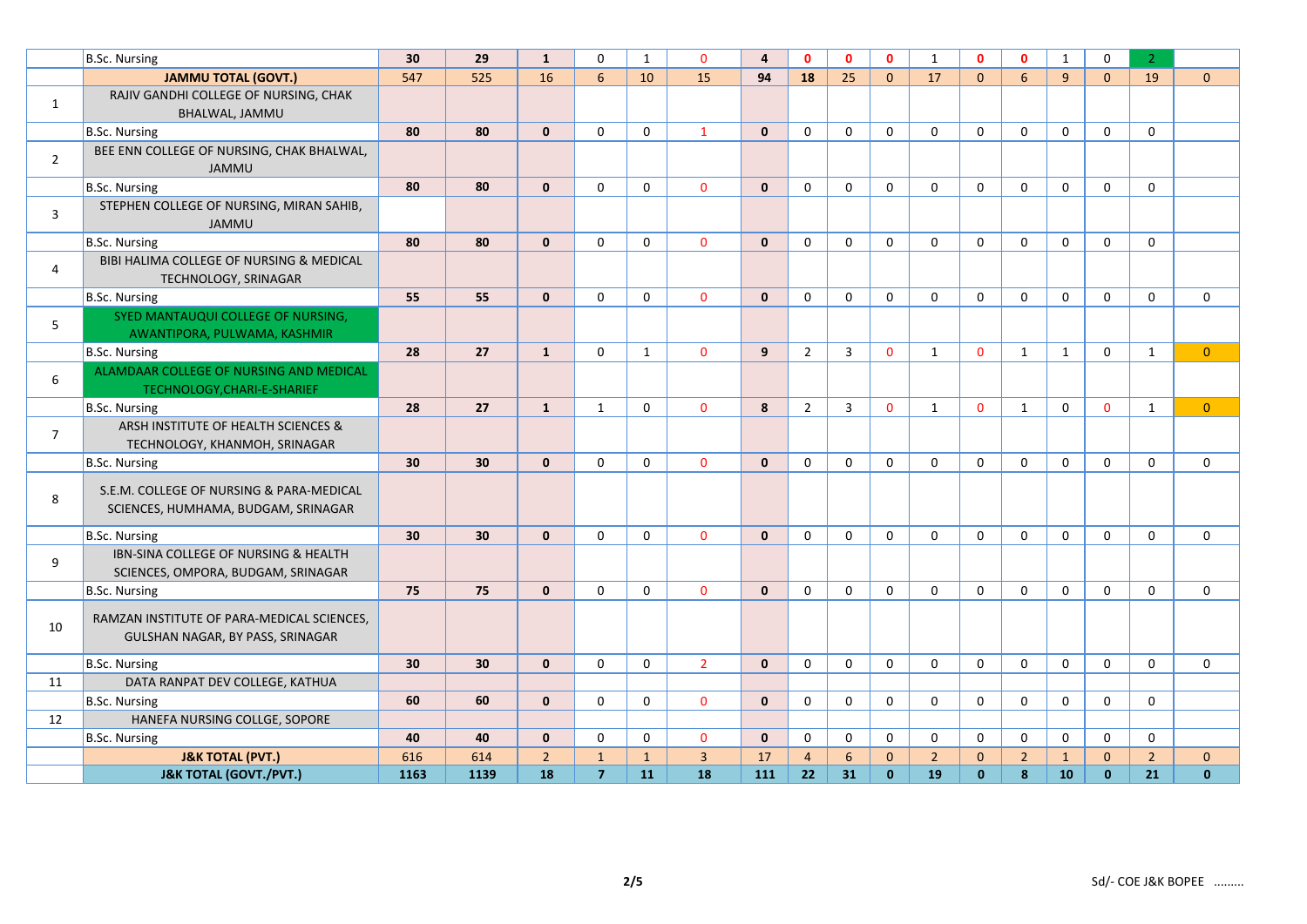| 09-12-20       | <b>TENTATIVE</b>                          |               |           |                        |                |              | SEAT MATRIX OF CET-2020 (B.SC. PARA-MEDICAL COURSES) |                         |                   |                    |                    |                |                     |                    |                   |                     | V <sub>1.6</sub>   | 1RC                         |
|----------------|-------------------------------------------|---------------|-----------|------------------------|----------------|--------------|------------------------------------------------------|-------------------------|-------------------|--------------------|--------------------|----------------|---------------------|--------------------|-------------------|---------------------|--------------------|-----------------------------|
|                | 1RC-P-START-For 16-12-2020                |               |           |                        |                |              | UT OF JAMMU & KASHMIR                                |                         |                   |                    |                    |                |                     |                    |                   |                     | D7                 |                             |
| <b>SNO</b>     | <b>DISCIPLINE/INSTITUTION</b>             | <b>INTAKE</b> | UT OF J&K | UT OF<br><b>LADAKH</b> | <b>KARGIL</b>  | <b>LEH</b>   | OM (54%)                                             | CAT.<br>(46%)           | <b>SC</b><br>(8%) | <b>ST</b><br>(10%) | <b>OSC</b><br>(4%) | ALC/IB<br>(4%) | <b>RBA</b><br>(10%) | <b>CDP</b><br>(3%) | <b>SP</b><br>(2%) | <b>JKPM</b><br>(1%) | <b>PSP</b><br>(4%) | SF-Self<br><b>Financing</b> |
| $\mathbf{1}$   | GOVT. MEDICAL COLLEGE, JAMMU              |               |           |                        |                |              |                                                      |                         |                   |                    |                    |                |                     |                    |                   |                     |                    |                             |
|                | <b>B.Sc. Medical Lab Technology</b>       | 20            | 19        | $\mathbf{1}$           | $\mathbf{1}$   | $\mathbf 0$  | $\mathbf{0}$                                         | 4                       | $\mathbf 0$       | $\mathbf{1}$       | $\overline{0}$     | $\mathbf{1}$   | $\mathbf{0}$        | $\mathbf{1}$       | 0                 | 0                   | $\mathbf{1}$       |                             |
|                | <b>B.Sc. Operation Theatre Technology</b> | 20            | 19        | $\mathbf{1}$           | $\mathbf 0$    | $\mathbf{1}$ | $\mathbf{0}$                                         | 6                       | $\mathbf{0}$      | $\overline{2}$     | $\mathbf 0$        | $\mathbf{1}$   | $\overline{0}$      | $\mathbf{1}$       | 0                 | 0                   | 2 <sup>1</sup>     |                             |
|                | <b>B.Sc. Renal Dialysis Technology</b>    | 20            | 19        | $\mathbf 1$            | $\mathbf 0$    | $\mathbf 1$  | $\mathbf{0}$                                         | 6                       | $\mathbf{1}$      | $\overline{2}$     | $\mathbf 0$        | $\mathbf{1}$   | $\overline{0}$      | $\mathbf{1}$       | $\mathbf 0$       | $\mathbf 0$         | $\mathbf{1}$       |                             |
|                | <b>B.Sc. Radiography Technology</b>       | 10            | 10        | $\mathbf 0$            | $\Omega$       | $\mathbf 0$  | $\mathbf{0}$                                         | 3                       | $\mathbf{1}$      | $\mathbf{0}$       | 0                  | 0              | $\mathbf{1}$        | $\mathbf 0$        | $\mathbf{1}$      | $\overline{0}$      | 0                  |                             |
|                | B.Sc. Anaesthesia Technology              | 10            | 10        | $\mathbf 0$            | $\mathbf 0$    | 0            | $\mathbf{0}$                                         | 3                       | $\mathbf 1$       | $\mathbf 1$        | $\mathbf 0$        | $\mathbf{1}$   | $\mathbf{0}$        | $\mathbf 0$        | 0                 | 0                   | 0                  |                             |
|                | <b>B.Sc. Cardiac Care Technology</b>      | 10            | 9         | $\mathbf{1}$           | $\mathbf{1}$   | 0            | $\mathbf{0}$                                         | 3                       | $\mathbf{1}$      | $\mathbf{1}$       | $\mathbf 0$        | 0              | $\mathbf{0}$        | $\mathbf 0$        | $\mathbf{1}$      | 0                   | 0                  |                             |
|                | <b>B.Sc. Respiratory Care Technology</b>  | 10            | 10        | $\mathbf 0$            | $\mathbf 0$    | 0            | $\mathbf 0$                                          | 3                       | $\mathbf{1}$      | $\mathbf{1}$       | $\mathbf 0$        | $\mathbf{1}$   | $\mathbf{0}$        | 0                  | 0                 | 0                   | 0                  |                             |
|                | <b>B.Sc. Neuro-Sciences Technology</b>    | 10            | 9         | $\mathbf{1}$           | 0              | 1            | $\mathbf{0}$                                         | $\overline{2}$          | $\mathbf{0}$      | $\mathbf 1$        | $\mathbf 0$        | $\mathbf 0$    | $\mathbf{0}$        | 0                  | 0                 | 0                   | $\mathbf{1}$       |                             |
|                | <b>TOTAL</b>                              | 110           | 105       | 5                      | $\overline{2}$ | 3            | $\mathbf{0}$                                         | 30                      | 5                 | 9                  | $\mathbf{0}$       | 5              | $\mathbf{1}$        | 3                  | $\overline{2}$    | $\mathbf{0}$        | 5 <sup>1</sup>     | $\mathbf{0}$                |
| $\overline{2}$ | GOVT. MEDICAL COLLEGE, KATHUA             |               |           |                        |                |              |                                                      |                         |                   |                    |                    |                |                     |                    |                   |                     |                    |                             |
|                | <b>B.Sc. Medical Lab Technology</b>       | 20            | 19        | $\mathbf{1}$           | $\mathbf{1}$   | 0            | $\mathbf{0}$                                         | $\overline{7}$          | $\overline{2}$    | $\overline{2}$     | $\overline{0}$     | $\mathbf{1}$   | $\mathbf{0}$        | $\mathbf{1}$       | 0                 | 0                   | $\mathbf{1}$       |                             |
|                | <b>B.Sc. Operation Theatre Technology</b> | 20            | 20        | $\mathbf 0$            | 0              | 0            | $\mathbf 0$                                          | 5                       | $\overline{2}$    | $\overline{2}$     | $\mathbf 0$        | $\overline{0}$ | $\mathbf{0}$        | $\mathbf 0$        | 1                 | $\overline{0}$      | $\overline{0}$     |                             |
|                | <b>B.Sc. Renal Dialysis Technology</b>    | 20            | 19        | $\mathbf 1$            | 0              | $\mathbf{1}$ | $\mathbf 0$                                          | 6                       | $\mathbf{1}$      | $\overline{2}$     | $\mathbf{0}$       | $\mathbf{1}$   | $\mathbf{0}$        | $\mathbf{1}$       | 0                 | $\mathbf 0$         | $\mathbf{1}$       |                             |
|                | <b>TOTAL</b>                              | 60            | 58        | $\overline{2}$         | $\mathbf{1}$   | $\mathbf{1}$ | $\mathbf 0$                                          | 18                      | 5                 | 6                  | $\mathbf{0}$       | $2^{\circ}$    | $\mathbf{0}$        | $\overline{2}$     | $\mathbf{1}$      | $\mathbf{0}$        | $\overline{2}$     | $\mathbf 0$                 |
| 3              | GOVT. MEDICAL COLLEGE, RAJOURI            |               |           |                        |                |              |                                                      |                         |                   |                    |                    |                |                     |                    |                   |                     |                    |                             |
|                | <b>B.Sc. Medical Lab Technology</b>       | 20            | 19        | $\mathbf{1}$           | $\mathbf{1}$   | 0            | $\mathbf 0$                                          | $\overline{7}$          | $\overline{2}$    | $\overline{2}$     | $\mathbf{0}$       | $\mathbf{1}$   | $\mathbf{0}$        | 1                  | $\mathsf{O}$      | 0                   | $\mathbf{1}$       |                             |
|                | B.Sc. Operation Theatre Technology        | 20            | 20        | $\mathbf 0$            | 0              | 0            | $\mathbf{0}$                                         | 5                       | $\overline{2}$    | $\overline{2}$     | $\mathbf{0}$       | $\overline{0}$ | $\mathbf{0}$        | $\mathbf{0}$       | $\mathbf{1}$      | $\overline{0}$      | $\overline{0}$     |                             |
|                | <b>B.Sc. Renal Dialysis Technology</b>    | 20            | 19        | $\mathbf{1}$           | 0              | $\mathbf{1}$ | $\mathbf 0$                                          | 6                       | $\mathbf{1}$      | $\overline{2}$     | $\mathbf{0}$       | $\mathbf{1}$   | $\mathbf{0}$        | $\mathbf{1}$       | 0                 | 0                   | $\mathbf{1}$       |                             |
|                | <b>TOTAL</b>                              | 60            | 58        | $\overline{2}$         | $\mathbf{1}$   | $\mathbf{1}$ | $\mathbf 0$                                          | 18                      | 5                 | 6                  | $\mathbf{0}$       | $\overline{2}$ | $\mathbf{0}$        | $\overline{2}$     | $\mathbf{1}$      | $\mathbf{0}$        | $\overline{2}$     | 0                           |
| 4              | GOVT. MEDICAL COLLEGE, DODA               |               |           |                        |                |              |                                                      |                         |                   |                    |                    |                |                     |                    |                   |                     |                    |                             |
|                | <b>B.Sc. Medical Lab Technology</b>       | 20            | 19        | $\mathbf{1}$           | $\mathbf{1}$   | 0            | $\mathbf 0$                                          | $\overline{\mathbf{z}}$ | $\overline{2}$    | $\overline{2}$     | $\overline{0}$     | $\mathbf{1}$   | $\mathbf 0$         | $\mathbf{1}$       | $\mathsf{O}$      | 0                   | $\mathbf{1}$       |                             |
|                | B.Sc. Operation Theatre Technology        | 20            | 20        | 0                      | $\mathbf 0$    | 0            | $\mathbf{0}$                                         | 5                       | $\overline{2}$    | $\overline{2}$     | $\mathbf 0$        | $\overline{0}$ | $\mathbf{0}$        | $\mathbf{0}$       | $\mathbf{1}$      | $\mathbf{0}$        | $\overline{0}$     |                             |
|                | <b>B.Sc. Renal Dialysis Technology</b>    | 20            | 19        | $\mathbf{1}$           | 0              | $\mathbf{1}$ | $\mathbf{0}$                                         | 6                       | $\mathbf{1}$      | $\overline{2}$     | $\mathbf{0}$       | $\mathbf{1}$   | $\mathbf{0}$        | $\mathbf{1}$       | 0                 | 0                   | $\mathbf{1}$       |                             |
|                | <b>TOTAL</b>                              | 60            | 58        | $\overline{2}$         | $\mathbf{1}$   | $\mathbf{1}$ | $\mathbf{0}$                                         | 18                      | 5                 | 6                  | $\mathbf{0}$       | $2^{\circ}$    | $\mathbf{0}$        | $\overline{2}$     | $\mathbf{1}$      | $\mathbf{0}$        | $\overline{2}$     | 0                           |
| 5              | GOVT. MEDICAL COLLEGE, SRINAGAR           |               |           |                        |                |              |                                                      |                         |                   |                    |                    |                |                     |                    |                   |                     |                    |                             |
|                | <b>B.Sc. Medical Lab Technology</b>       | 20            | 19        | $\mathbf{1}$           | $\mathbf{1}$   | 0            | $\mathbf{0}$                                         | 5                       | $\overline{2}$    | $\mathbf 0$        | $\overline{0}$     | $\mathbf{1}$   | $\mathbf{0}$        | $\mathbf{1}$       | 0                 | 0                   | $\mathbf{1}$       |                             |
|                | <b>B.Sc. Operation Theatre Technology</b> | 20            | 19        | $\mathbf{1}$           | $\mathbf{1}$   | 0            | $\mathbf{0}$                                         | 3                       | $\overline{2}$    | $\mathbf{0}$       | $\mathbf 0$        | $\overline{0}$ | $\mathbf{0}$        | $\mathbf{0}$       | $\mathbf 0$       | $\mathbf{0}$        | $\mathbf{1}$       |                             |
|                | <b>B.Sc. Renal Dialysis Technology</b>    | 20            | 19        | $\mathbf{1}$           | $\mathbf 0$    | $\mathbf{1}$ | $\mathbf{0}$                                         | 5                       | $\mathbf{1}$      | $\overline{2}$     | $\mathbf{0}$       | $\mathbf{1}$   | $\mathbf{0}$        | $\mathbf{1}$       | 0                 | 0                   | $\mathbf{0}$       |                             |
|                | B.Sc. Radiography Technology              | 10            | 9         | 0                      | $\mathbf{0}$   | 0            | $\mathbf{0}$                                         | $\overline{2}$          | $\mathbf{1}$      | $\mathbf{0}$       | $\mathbf 0$        | 0              | $\mathbf{0}$        | $\mathbf 0$        | $\mathsf{O}$      | $\mathbf 0$         | 1                  |                             |
|                | B.Sc. Anaesthesia Technology              | 10            | 10        | $\mathbf{0}$           | $\mathbf{0}$   | 0            | $\mathbf{0}$                                         | 3                       | $\mathbf{1}$      | $\mathbf{1}$       | $\mathbf{0}$       | $\mathbf{1}$   | $\mathbf{0}$        | $\mathbf 0$        | 0                 | $\mathbf 0$         | 0                  |                             |
|                | <b>B.Sc. Cardiac Care Technology</b>      | 10            | 9         | $\mathbf{1}$           | 0              | $\mathbf{1}$ | $\mathbf{0}$                                         | $\overline{2}$          | $\mathbf{1}$      | $\mathbf{1}$       | $\mathbf{0}$       | 0              | $\mathbf{0}$        | 0                  | 0                 | 0                   | 0                  |                             |
|                | <b>B.Sc. Respiratory Care Technology</b>  | 10            | 10        | 0                      | 0              | 0            | $\mathbf{0}$                                         | 4                       | $\mathbf{1}$      | $\mathbf{1}$       | $\mathbf 0$        | 1              | $\mathbf{0}$        | $\Omega$           | 0                 | $\mathbf 0$         | $\mathbf{1}$       |                             |
|                | <b>B.Sc. Neuro-Sciences Technology</b>    | 10            | 9         | $\mathbf{1}$           | $\mathbf{1}$   | 0            | $\mathbf{0}$                                         | 4                       | $\mathbf{0}$      | $\mathbf{1}$       | 0                  | 0              | $\mathbf{0}$        | $\mathbf{1}$       | 0                 | $\mathbf{0}$        | 0                  |                             |
|                | <b>B.Sc. Radiotherapy</b>                 | 10            | 10        | $\mathbf{0}$           | 0              | 0            | 0                                                    | 4                       | $\mathbf{1}$      | $\mathbf{1}$       | 0                  | $\mathbf 0$    | $\Omega$            | $\mathbf{1}$       | $\mathbf{1}$      | 0                   | $\Omega$           |                             |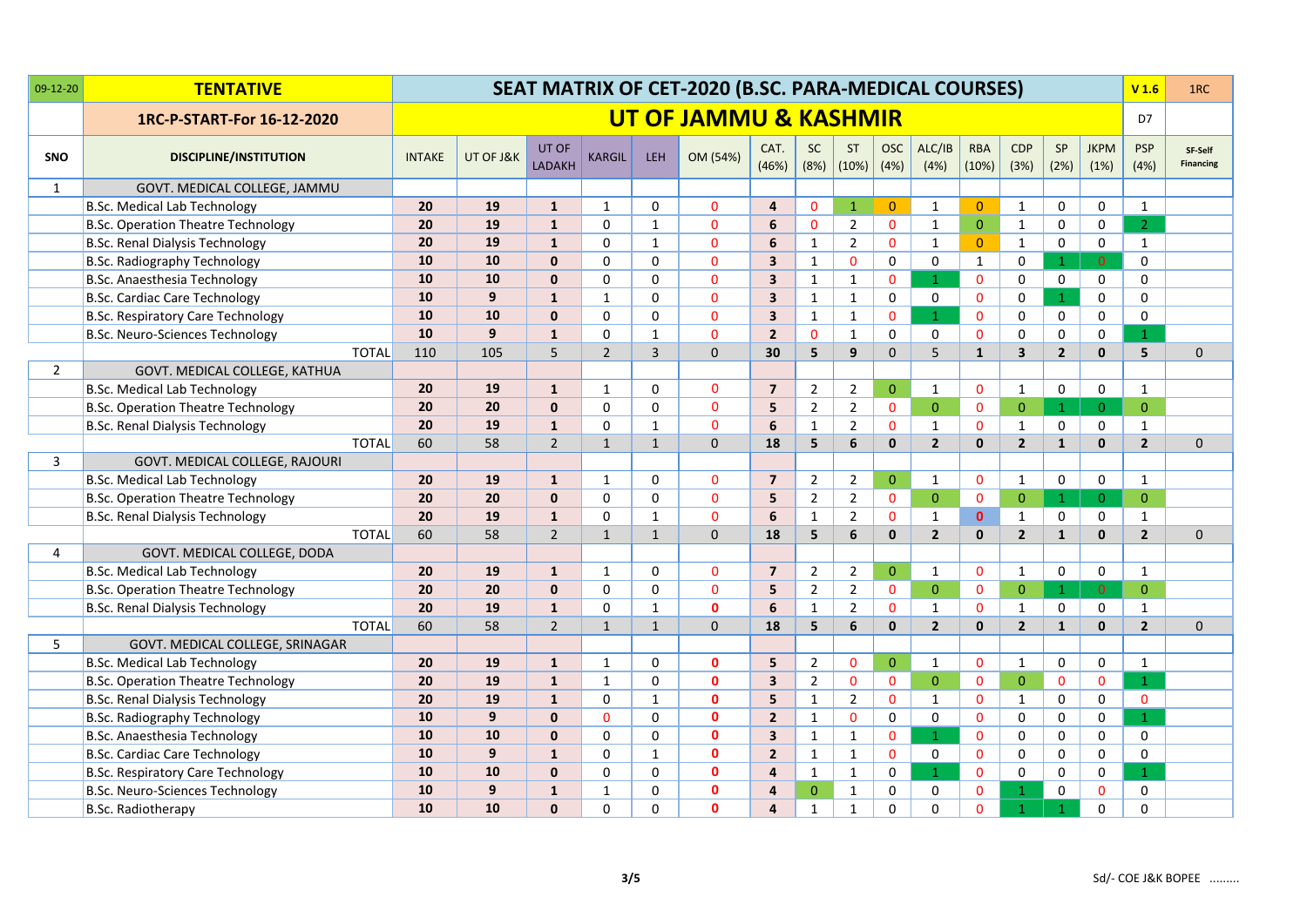|                | B.Sc. Physiotherapy                                                            | 20  | 19  | $\mathbf{1}$   | $\Omega$       |                | $\Omega$       | 6                       | 1              | 2              | $\mathbf 0$  | 1                       | $\mathbf{0}$   | 0              | $\mathbf{1}$   | 0            | 1                       |              |
|----------------|--------------------------------------------------------------------------------|-----|-----|----------------|----------------|----------------|----------------|-------------------------|----------------|----------------|--------------|-------------------------|----------------|----------------|----------------|--------------|-------------------------|--------------|
|                | <b>TOTAL</b>                                                                   | 140 | 133 | 6              | $\overline{3}$ | $\overline{3}$ | $\Omega$       | 38                      | 11             | 9              | $\mathbf{0}$ | 5                       | $\mathbf{0}$   | $\overline{a}$ | $\overline{2}$ | $\mathbf{0}$ | 5                       | $\Omega$     |
| 6              | GOVT. MEDICAL COLLEGE, ANANTNAG                                                |     |     |                |                |                |                |                         |                |                |              |                         |                |                |                |              |                         |              |
|                | <b>B.Sc. Medical Lab Technology</b>                                            | 20  | 19  | $\mathbf{1}$   | $\mathbf{1}$   | $\Omega$       | $\mathbf{0}$   | 6                       | 1              | $\overline{2}$ | $\mathbf{0}$ | 1                       | $\overline{0}$ | 1              | 0              | 0            | $\mathbf{1}$            |              |
|                | B.Sc. Operation Theatre Technology                                             | 20  | 20  | $\mathbf 0$    | $\Omega$       | $\Omega$       | $\mathbf{0}$   | 6                       | $\overline{2}$ | $\overline{2}$ | $\Omega$     | $\mathbf{1}$            | $\mathbf{0}$   | $\Omega$       | 0              | $\mathbf{0}$ | $\mathbf{1}$            |              |
|                | <b>B.Sc. Renal Dialysis Technology</b>                                         | 20  | 19  | $\mathbf{1}$   | $\Omega$       | $\mathbf{1}$   | $\mathbf{0}$   | 6                       | $\mathbf{1}$   | $\overline{2}$ | 0            | $\mathbf{1}$            | $\mathbf{0}$   | $\mathbf{1}$   | 0              | 0            | $\mathbf{1}$            |              |
|                | <b>B.Sc. Radiography Technology</b>                                            | 10  | 10  | $\Omega$       | $\Omega$       | $\Omega$       | $\mathbf{0}$   | $\overline{\mathbf{3}}$ | $\mathbf{1}$   | $\mathbf{1}$   | $\Omega$     | $\mathbf 0$             | $\mathbf{0}$   | $\Omega$       | $\mathbf{1}$   | 0            | $\Omega$                |              |
|                | B.Sc. Anaesthesia Technology                                                   | 10  | 9   | $\mathbf 0$    | $\mathbf{0}$   | 0              | $\mathbf 0$    | $\overline{2}$          | $\mathbf{0}$   | $\mathbf{1}$   | 0            | 0                       | $\mathbf{0}$   | 0              | $\mathbf{1}$   | $\mathbf 0$  | 0                       |              |
|                | <b>TOTAL</b>                                                                   | 80  | 77  | $\overline{2}$ | $\mathbf{1}$   | $\mathbf{1}$   | $\mathbf{0}$   | 23                      | 5              | 8              | $\mathbf{0}$ | $\overline{\mathbf{3}}$ | $\mathbf{0}$   | $\overline{2}$ | $\overline{2}$ | $\mathbf{0}$ | $\overline{\mathbf{3}}$ | $\Omega$     |
| $\overline{7}$ | GOVT. MEDICAL COLLEGE, BARAMULLA                                               |     |     |                |                |                |                |                         |                |                |              |                         |                |                |                |              |                         |              |
|                | <b>B.Sc. Medical Lab Technology</b>                                            | 20  | 19  | $\mathbf{1}$   | $\mathbf{0}$   | $\mathbf{1}$   | $\mathbf{0}$   | 6                       | 1              | 2              | $\mathbf{0}$ | $\mathbf{1}$            | $\mathbf{0}$   | 1              | 0              | 0            | $\mathbf{1}$            |              |
|                | <b>B.Sc. Operation Theatre Technology</b>                                      | 20  | 20  | $\mathbf{0}$   | $\Omega$       | $\Omega$       | $\mathbf{0}$   | 6                       | $\overline{2}$ | $\overline{2}$ | $\Omega$     | $\mathbf{1}$            | $\Omega$       | $\mathbf{0}$   | 0              | $\mathbf 0$  | $\mathbf{1}$            |              |
|                | <b>B.Sc. Renal Dialysis Technology</b>                                         | 20  | 19  | $\mathbf{1}$   | $\mathbf{1}$   | 0              | $\mathbf 0$    | 6                       | 1              | $\overline{2}$ | $\mathbf 0$  | $\mathbf{1}$            | $\mathbf{0}$   | $\mathbf{1}$   | 0              | 0            | $\mathbf{1}$            |              |
|                | <b>B.Sc. Radiography Technology</b>                                            | 10  | 10  | $\mathbf 0$    | $\Omega$       | $\Omega$       | $\mathbf{0}$   | $\overline{\mathbf{3}}$ | $\mathbf{1}$   | $\mathbf{1}$   | $\mathbf 0$  | $\mathbf 0$             | $\Omega$       | $\mathbf 0$    | $\mathbf{1}$   | $\mathbf 0$  | $\Omega$                |              |
|                | <b>B.Sc. Anaesthesia Technology</b>                                            | 10  | 9   | $\mathbf{1}$   | $\Omega$       | $\mathbf{1}$   | $\mathbf{0}$   | $\overline{2}$          | 1              | $\mathbf{1}$   | 0            | 0                       | $\mathbf{0}$   | 0              | 0              | 0            | $\mathbf 0$             |              |
|                | <b>TOTAL</b>                                                                   | 80  | 77  | $\overline{3}$ | $\mathbf{1}$   | $\overline{2}$ | $\mathbf 0$    | 23                      | 6              | 8              | $\mathbf 0$  | $\overline{\mathbf{3}}$ | $\mathbf{0}$   | $\overline{2}$ | $\mathbf{1}$   | $\mathbf{0}$ | $\overline{\mathbf{3}}$ | $\mathbf{0}$ |
|                | <b>JAMMU TOTAL (GOVT.)</b>                                                     | 590 | 566 | 22             | 10             | 12             | $\mathbf{0}$   | 168                     | 42             | 52             | $\mathbf 0$  | 22                      | $\mathbf{1}$   | 17             | 10             | $\mathbf{0}$ | 22                      | $\mathbf{0}$ |
| $\mathbf{1}$   | DR. QADRI'S COLLEGE OF MEDICAL LABORATORY<br>TECHNOLOGY, KARAN NAGAR, SRINAGAR |     |     |                |                |                |                |                         |                |                |              |                         |                |                |                |              |                         |              |
|                | <b>B.Sc. Medical Lab Technology</b>                                            | 38  | 38  | $\mathbf 0$    | $\Omega$       | $\Omega$       | $\overline{0}$ | $\mathbf{0}$            | $\Omega$       | 0              | $\Omega$     | $\mathbf 0$             | $\Omega$       | $\mathbf{0}$   | 0              | $\Omega$     | $\mathbf 0$             |              |
|                | <b>TOTAL</b>                                                                   | 38  | 38  | $\mathbf{0}$   | $\mathbf{0}$   | $\mathbf{0}$   | $\mathbf 0$    | $\mathbf{0}$            | $\mathbf{0}$   | $\mathbf{0}$   | $\mathbf{0}$ | $\mathbf{0}$            | $\mathbf{0}$   | $\mathbf{0}$   | $\mathbf{0}$   | $\mathbf{0}$ | $\mathbf{0}$            | $\mathbf{0}$ |
|                | DOLPHIN INSTITUTE OF MEDICAL SCIENCES &                                        |     |     |                |                |                |                |                         |                |                |              |                         |                |                |                |              |                         |              |
| $\overline{2}$ | TECHNOLOGY, TAHAB, PULWAMA                                                     |     |     |                |                |                |                |                         |                |                |              |                         |                |                |                |              |                         |              |
|                | B.Sc. Medical Lab Technology                                                   | 25  | 25  | $\mathbf{0}$   | $\Omega$       | $\Omega$       | $\mathbf 0$    | $\mathbf{0}$            | $\mathbf 0$    | 0              | 0            | 0                       | 0              | $\mathbf 0$    | 0              | $\mathbf 0$  | 0                       |              |
|                | <b>B.Sc. Operation Theatre Technology</b>                                      | 25  | 25  | $\Omega$       | $\Omega$       | $\Omega$       | $\Omega$       | $\mathbf{0}$            | $\mathbf 0$    | 0              | $\Omega$     | $\mathbf 0$             | 0              | $\Omega$       | 0              | $\mathbf 0$  | $\Omega$                |              |
|                | B.Sc. Radiography Technology                                                   | 25  | 25  | $\mathbf 0$    | $\Omega$       | 0              | $\Omega$       | $\mathbf{0}$            | 0              | 0              | 0            | 0                       | 0              | 0              | 0              | 0            | $\mathbf 0$             |              |
|                | <b>TOTAL</b>                                                                   | 75  | 75  | $\mathbf{0}$   | $\mathbf{0}$   | $\Omega$       | $\mathbf{0}$   | $\mathbf{0}$            | $\mathbf{0}$   | $\mathbf{0}$   | $\mathbf 0$  | $\mathbf{0}$            | $\mathbf{0}$   | $\Omega$       | $\mathbf{0}$   | $\mathbf{0}$ | $\mathbf{0}$            | $\Omega$     |
|                | ARSH INSTITUTE OF HEALTH SCIENCES &                                            |     |     |                |                |                |                |                         |                |                |              |                         |                |                |                |              |                         |              |
| 3              | TECHNOLOGY, KHANMOH, SRINAGAR                                                  |     |     |                |                |                |                |                         |                |                |              |                         |                |                |                |              |                         |              |
|                | <b>B.Sc. Operation Theatre Technology</b>                                      | 30  | 30  | $\mathbf{0}$   | $\Omega$       | $\Omega$       | $\Omega$       | $\mathbf{0}$            | $\Omega$       | 0              | 0            | $\mathbf 0$             | 0              | $\mathbf 0$    | 0              | 0            | 0                       |              |
|                | <b>TOTAL</b>                                                                   | 30  | 30  | $\mathbf 0$    | 0              | $\mathbf{0}$   | $\mathbf 0$    | $\mathbf 0$             | $\mathbf{0}$   | $\mathbf{0}$   | $\mathbf{0}$ | $\mathbf{0}$            | $\mathbf{0}$   | $\mathbf 0$    | $\mathbf{0}$   | $\mathbf 0$  | $\mathbf{0}$            | 0            |
|                | <b>J&amp;K TOTAL (PVT.)</b>                                                    | 143 | 143 | $\mathbf{0}$   | $\mathbf{0}$   | $\mathbf{0}$   | $\mathbf{0}$   | $\mathbf{0}$            | $\Omega$       | $\mathbf{0}$   | $\mathbf{0}$ | $\mathbf{0}$            | $\mathbf{0}$   | $\mathbf{0}$   | $\mathbf{0}$   | $\mathbf{0}$ | $\mathbf{0}$            | $\bf{0}$     |
|                | <b>J&amp;K TOTAL (GOVT./PVT.)</b>                                              | 733 | 709 | 22             | 10             | 12             | $\mathbf{0}$   | 168                     | 42             | 52             | $\bf{0}$     | 22                      | $\mathbf{1}$   | 17             | 10             | $\mathbf{0}$ | 22                      | $\bf{0}$     |
|                |                                                                                |     |     |                |                |                |                |                         |                |                |              |                         |                |                |                |              |                         |              |